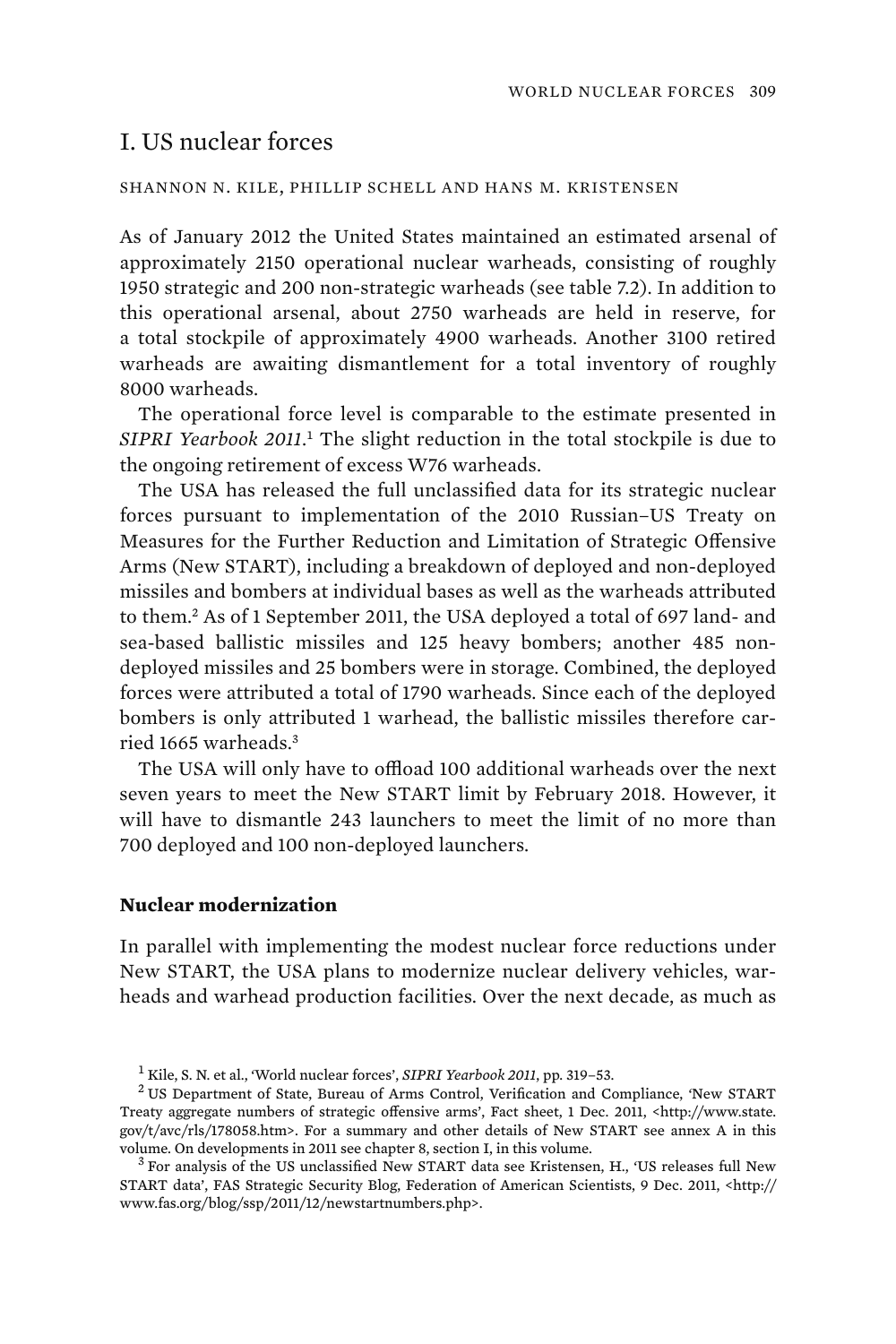| Type                        | Designation                    | No.<br>deploved <sup>a</sup> | Year first<br>deployed | Range<br>$(km)^b$ | Warheads<br>x vield        | No. of<br>warheads |
|-----------------------------|--------------------------------|------------------------------|------------------------|-------------------|----------------------------|--------------------|
| <b>Strategic forces</b>     |                                |                              |                        |                   |                            | ~1950              |
| <b>Bombers</b>              |                                | 111/60                       |                        |                   |                            | 300                |
| $B-52H$                     | Stratofortress                 | 91/44                        | 1961                   | 16 000            | ALCM 5-150 kt              | $200^{\circ}$      |
| $B-2$                       | Spirit                         | 20/16                        | 1994                   | 11 000            | B61-7, -11, B83-1<br>bombs | 100 <sup>d</sup>   |
| <b>ICBMs</b>                |                                | 714/500                      |                        |                   |                            | 500 <sup>e</sup>   |
| $LGM-30G$                   | Minuteman III                  |                              |                        |                   |                            |                    |
|                             | $Mk-12A$                       | 250                          | 1979                   | 13 000            | $1 - 3 \times 335$ kt      | 250                |
|                             | Mk-21 SERV                     | 250                          | 2006                   | 13 000            | $1 \times 300$ kt          | 250                |
| SSBNs/SLBMs <sup>f</sup>    |                                | 410/288                      |                        |                   |                            | 1 152              |
|                             | UGM-133A Trident II $(D5)^{g}$ |                              |                        |                   |                            |                    |
|                             | $Mk-4$                         | $\ddot{\phantom{0}}$         | 1992                   | >7400             | $4 \times 100$ kt          | 468                |
|                             | $Mk-4A$                        | $\ddot{\phantom{0}}$         | 2008                   | >7400             | $4 \times 100$ kt          | 300                |
|                             | $Mk-5$                         | . .                          | 1990                   | >7400             | 4 x 475 kt                 | 384                |
| <b>Non-strategic forces</b> |                                |                              |                        |                   |                            | 200                |
| B61-3, -4 bombs             |                                | . .                          | 1979                   |                   | $0.3 - 170$ kt             | 200 <sup>h</sup>   |
| RGM/UGM-109A/TLAM/N         |                                | (0)                          | 1984                   | 2 500             | $1 \times 5 - 150$ kt      | $(0)^{i}$          |
| Total deployed warheads     |                                |                              |                        |                   |                            | ~2150'             |

#### **Table 7.2.** US nuclear forces, January 2012

. . = not available or not applicable; ( ) = uncertain figure; ALCM = air-launched cruise missile; ICBM = intercontinental ballistic missile; kt = kiloton; SERV = security-enhanced re-entry vehicle; SLBM = submarine-launched ballistic missile; SLCM = sea-launched cruise missile; SSBN = nuclear-powered ballistic missile submarine.

*a* The first figure in the 'No. deployed' column is the total number in the inventory, including those for training, test and reserve. The second figure is the number of these that are operational delivery vehicles assigned for nuclear missions. It is not calculated according to New START's counting rules and so differs from the treaty data.

*b* Aircraft range is for illustrative purposes only; actual mission range will vary according to flight profile and weapon loading.

*c* The B-52H can also deliver B61-7 and B83-1 gravity bombs, but the aircraft serves mainly as a carrier of ALCMs. The total ALCM inventory has been reduced to 528, of which an estimated 200 are deployed. Under New START, each nuclear bomber is only attributed 1 weapon although many more may be stored at bomber bases.

*d* Operational gravity bombs are only counted for the B-2A bomber. The B-52H can also deliver bombs, but its nuclear mission is thought to be focused on ALCMs since the bomber is not capable of penetrating modern air defence systems.

*e* The 2010 Nuclear Posture Review (NPR) decided to download each ICBM to carry a single warhead in the near future and also to retain an upload capability to re-MIRV (i.e. fit with a multiple independently targetable re-entry vehicle, MIRV) the W78 portion of the force if necessary. The download is scheduled for 2013–17.

 $^f$ Of 14 SSBNs, 2 or more are normally undergoing overhaul at any given time. Their missiles and warheads are not included in the deployed total.

*g* Although D5 missiles were counted under START as carrying 8 warheads each, the US Navy is estimated to have downloaded each missile to an average of 4–5 warheads to meet the SORT-mandated warhead ceiling. Delivery of the W76-1 warhead began in Oct. 2008.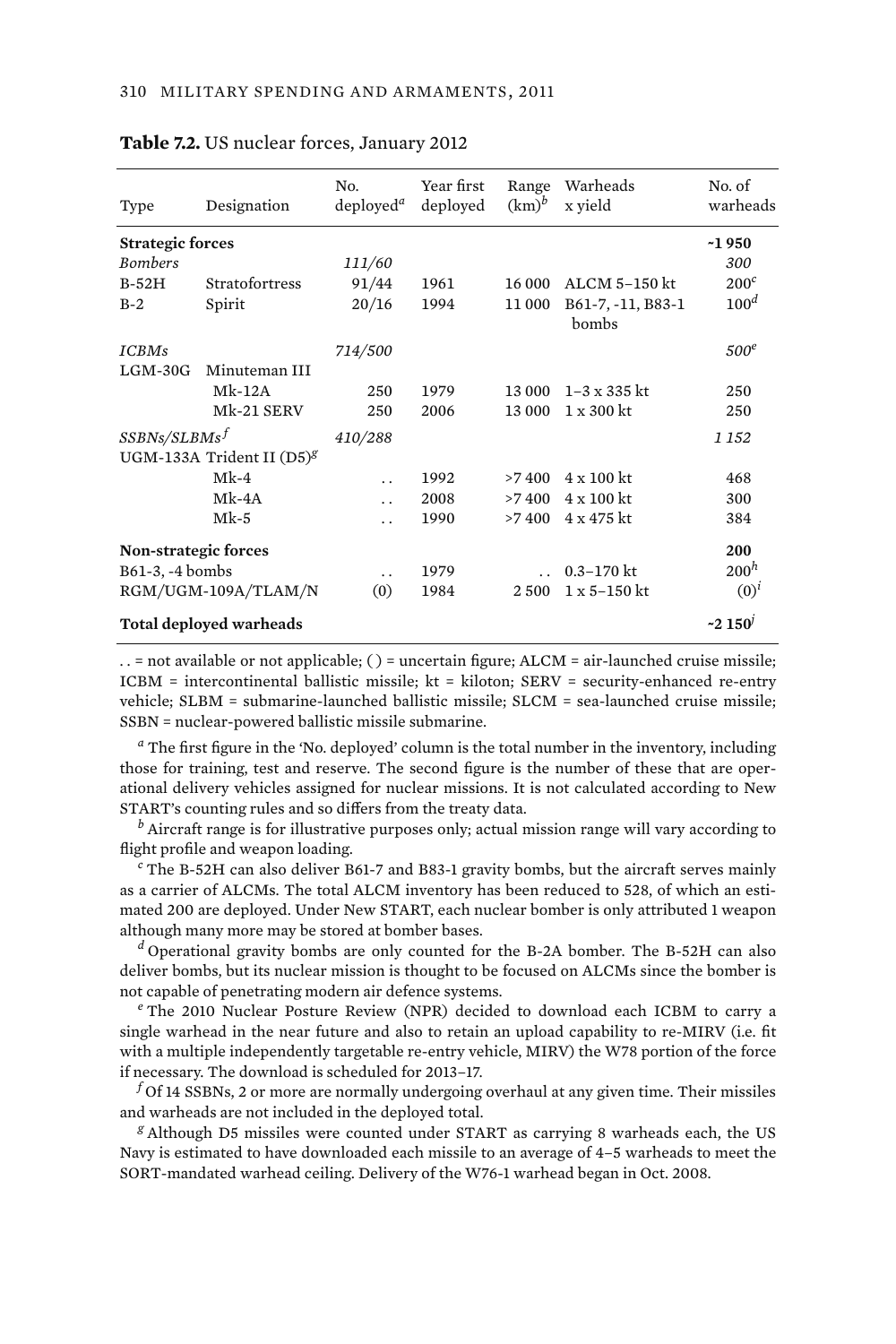*<sup>h</sup>* Since 2001 the number of B61 bombs deployed in Europe has been unilaterally reduced by almost two-thirds from 480 to *c*. 180. Additional warheads remain in reserve.

*i* The Tomahawk Land Attack Cruise Missile/Nuclear (TLAM/N) sea-launched cruise missile has been retired in accordance with the 2010 NPR.

*j* Including the additional *c*. 2750 warheads in reserve, the total stockpile is *c*. 4900 warheads. Another *c*. 3100 warheads await dismantlement for a total inventory of *c.* 8000 warheads. A further *c*. 15 000 plutonium pits are stored at the Pantex Plant in Texas.

*Sources*: US Department of Defense, various budget reports and press releases; US Department of Energy, various budget reports and plans; US Department of Defense, various documents obtained under the Freedom of Information Act; US Air Force, US Navy and US Department of Energy, personal communication; 'Nuclear notebook', *Bulletin of the Atomic Scientists*, various issues; and authors' estimates.

\$214 billion will be spent on designing a new class of ballistic missile submarines and a new dual-role (nuclear and conventional) long-range bomber; studying options for the next-generation land-based intercontinental ballistic missile; deploying a new nuclear-capable combat aircraft; producing enhanced or modernized nuclear warheads; and building new nuclear weapon production facilities.

All existing US warhead types are scheduled to undergo extensive lifeextension and modernization programmes over the next decades. Full-scale production of approximately 1200 W76-1 warheads for the Trident II (D5) submarine-launched ballistic missile (SLBM) is well under way, providing the nuclear-powered ballistic missile submarine (SSBN) fleet with improved targeting capabilities. Production of the B61-12—a consolidation of the B61-3/4/7/10 bombs—is scheduled to follow in 2017–21.

The 2010 Nuclear Posture Review (NPR) of the US Department of Defense (DOD) pledged that the USA 'will not develop new nuclear warheads' but consider the 'full range' of life-extension programme options, including 'refurbishment of existing warheads, reuse of nuclear components from different warheads, and replacement of nuclear components'.<sup>4</sup> This was intended to preclude resumption of nuclear explosive testing and enable US adherence to the 1996 Comprehensive Nuclear-Test-Ban Treaty (CTBT). The NPR also decided that any life-extension programme 'will use only nuclear components based on previously tested designs, and will not support new military ... capabilities'.<sup>5</sup> However, this will depend on how such capabilities are defined, since the installation of a new arming, fusing and firing unit, for example, can significantly enhance a warhead's ability to destroy certain types of target.<sup>6</sup>

<sup>4</sup> US Department of Defense (DOD), *Nuclear Posture Review Report* (DOD: Washington, DC, Apr. 2010), p. xiv. <sup>5</sup>

 $5$  US Department of Defense (note 4).

<sup>&</sup>lt;sup>6</sup> Kristensen, H. M., 'Small fuze-big effect', FAS Strategic Security Blog, Federation of American Scientists, 14 Mar. 2007, <http://www.fas.org/blog/ssp/2007/03/small\_fuze\_-\_big\_effect.php>.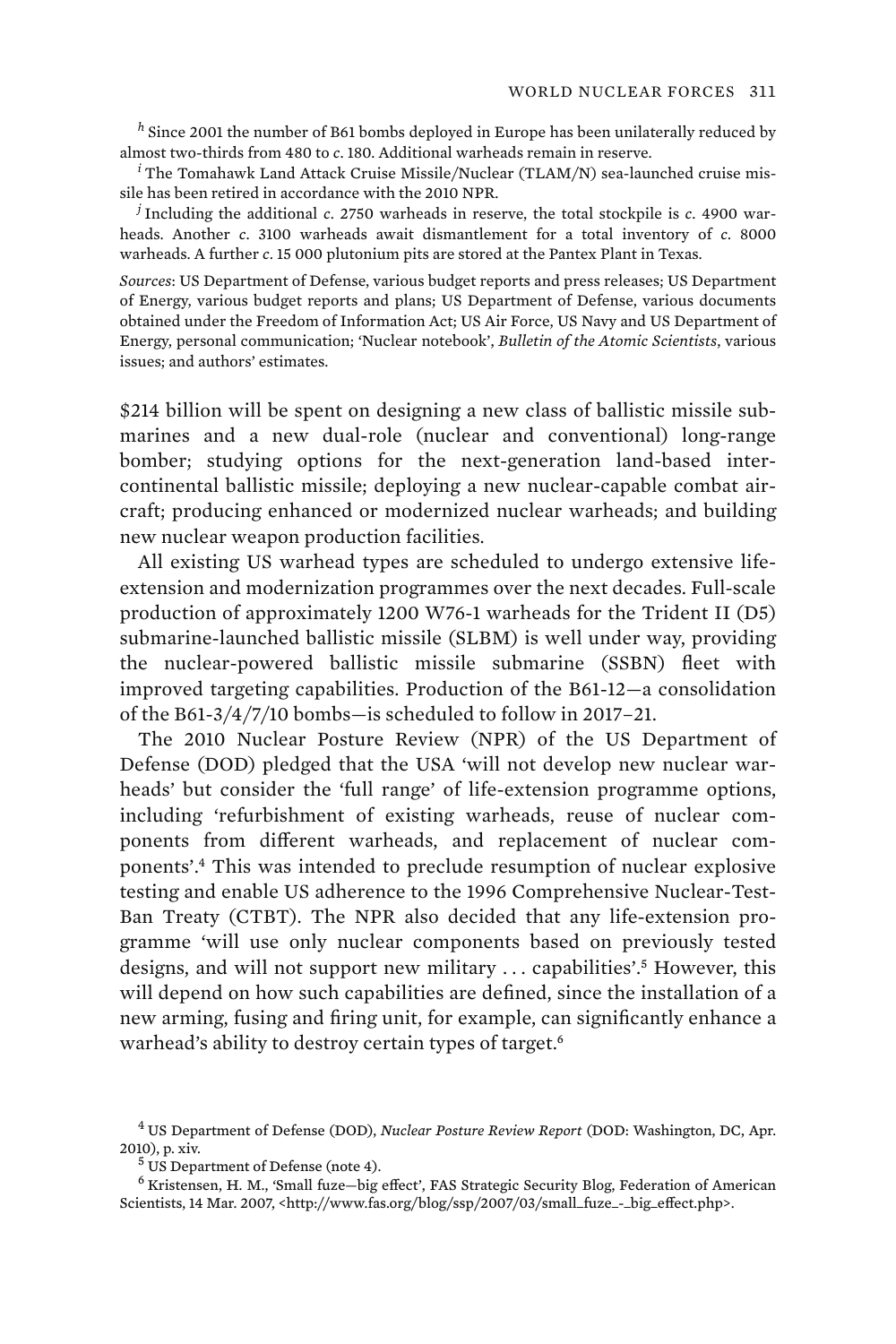#### **Nuclear strategy and planning**

In 2011 the administration of President Barack Obama ordered a review of US nuclear targeting plans and alert postures in preparation for future arms reduction agreements with Russia.<sup>7</sup> The initial inter-agency phase was completed in early 2012 and is expected to lead to changes in guidance on how the military should plan for the potential use of nuclear weapons, including the US strategic war plan—OPLAN (Operations Plan) 8010-08 Strategic Deterrence and Global Strike.<sup>8</sup>

To exercise that plan, Strategic Command (STRATCOM) in October 2011 conducted the worldwide Global Thunder nuclear exercise to test the readiness of intercontinental ballistic missiles (ICBMs), SLBMs, long-range bombers, refuelling aircraft, and command and control to carry out the strategic nuclear mission.

### **Land-based ballistic missiles**

The USA has 450 Minuteman III ICBMs deployed in silos at three bases: Malmstrom Air Force Base (AFB) in Montana, Minot AFB in North Dakota, and F. E. Warren AFB in Wyoming. The New START data listed 448 deployed ICBMs as of 1 September 2011, with another 324 nondeployed ICBMs (266 Minuteman and 58 Peacekeeper missiles) held in storage.<sup>9</sup>

 Most of the deployed ICBMs carry a single warhead, but a small number still have multiple warheads, thus yielding an estimated total of 500 warheads. The NPR decided to complete the process initiated during the administration of President George W. Bush to download all ICBMs to single warhead configuration.<sup>10</sup> The multiple independently targetable re-entry vehicle (MIRV) capability of the ICBMs will be retained, if necessary, with hundreds of warheads kept in storage.

A multi-year multi-billion dollar modernization programme is in its final phase to extend the service life of the Minuteman III missile to 2030.<sup>11</sup> The NPR decided that an initial study will begin in 2011–12 to consider a range

<sup>7</sup> US Mission Geneva, 'Remarks as prepared for delivery by Tom Donilon, National Security Advisor to the President, Carnegie International Nuclear Policy Conference', 29 Mar. 2011, <http:// geneva.usmission.gov/2011/03/31/donilon-future-nuclear-policy/>. <sup>8</sup>

Kristensen, H. M., 'World nuclear forces, 2007', *SIPRI Yearbook 2007*, pp. 517–19.<br><sup>11</sup> 'Missile envy: modernizing the US ICBM force', Defense Industry Daily, 14 Mar. 2011, <http://

www.defenseindustrydaily.com/Missile-Envy-Modernizing-the-US-ICBM-Force-06059>.

 $8$  For a description of the review see Kristensen, H. M. and Norris, R., 'Reviewing nuclear guidance: putting Obama's words into action', *Arms Control Today*, vol. 41 (Nov. 2011), pp. 12–19. <sup>9</sup>

<sup>&</sup>lt;sup>9</sup> The non-deployed ICBMs are not intended for redeployment but for spares and missile flight tests. The Peacekeeper missiles were withdrawn from service in 2003–2005 and their silos will be destroyed.  $^{10}$  For a description of the warhead download programme see Kile, S. N., Fedchenko, V. and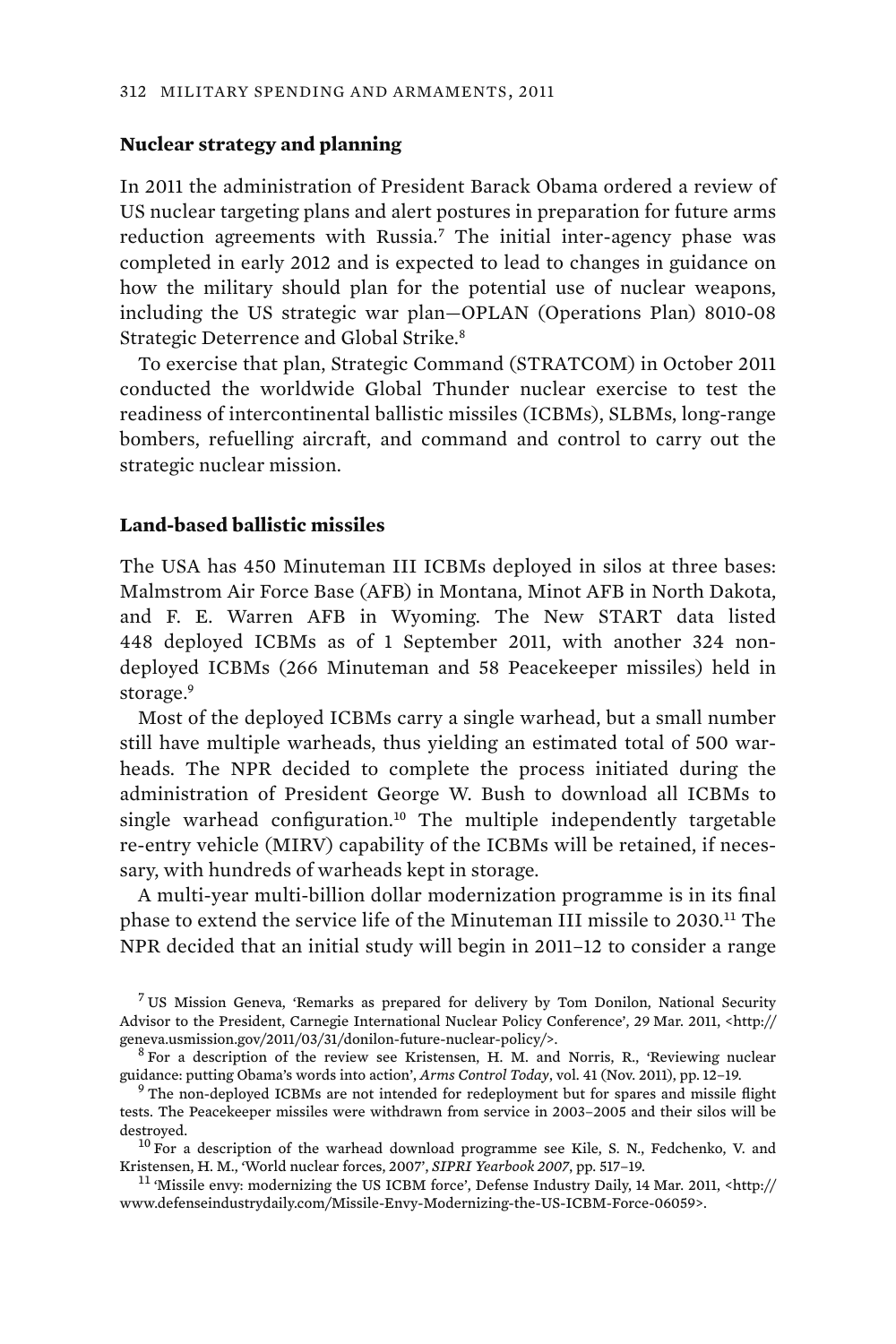of deployment options for a replacement missile. This will involve exploring 'new modes of ICBM basing that could enhance survivability and further reduce any incentives for prompt launch. Such an assessment will be part of the Department of Defense's study of possible replacements for the current ICBM force.'<sup>12</sup>

## **Ballistic missile submarines**

The US Navy operates a fleet of 14 Ohio class SSBNs, each equipped with 24 Trident II (D5) SLBMs. Normally, 12 of the 14 SSBNs are considered operational with a total of 288 D5 SLBMs, each of which is estimated to carry an average of 4 warheads for a total of about 1152 warheads.<sup>13</sup> The number of operational submarines can fluctuate considerably, however, and the New START data shows that, as of 1 September 2011, only 10 of the 14 SSBNs were loaded, with a total of 249 SLBMs (3 SSBNs were empty and 1 partially loaded). By increasing the warhead loading of each missile, the fluctuation can be offset; the New START data indicates that the 10 'deployed' submarines carried a total of roughly 1200 warheads, or an average of 4–5 per missile.

On average, 64 per cent of the SSBNs (eight or nine boats) are at sea at any given time, with each boat normally conducting three 70–100-day patrols each year in an operational tempo comparable to that of the cold war. Up to five of those SSBNs are on 'hard alert', with 120 missiles carrying an estimated 540 warheads.

The US Navy is designing a new SSBN class to begin replacing the Ohio class SSBN in 2029. The new class, currently known as  $SSBN(X)$ , will include 12 boats, each equipped to carry 16 Trident II (D5) SLBMs. The Congressional Budget Office (CBO) projected in 2010 that \$100 billion will be required to develop and build the new class. In approving the defence budget for financial year 2012, the US Congress required the DOD to consider alternative SSBN design options to save money.<sup>14</sup>

#### **Non-strategic nuclear weapons**

As of January 2011 the USA retained approximately 760 non-strategic nuclear warheads. This included nearly 200 B61 gravity bombs deployed in Europe and 300 reserve bombs in the USA. Some 260 warheads for the Tomahawk Land-Attack Cruise Missile (TLAM/N) are scheduled to be retired in the near future.

<sup>&</sup>lt;sup>12</sup> US Department of Defense (note 4), pp. 23, 27.<br><sup>13</sup> The 48 missiles and 192 warheads for the two SSBNs in overhaul are not included in the total.<br><sup>14</sup> On the US military budget see chapter 4, section III, in this vol